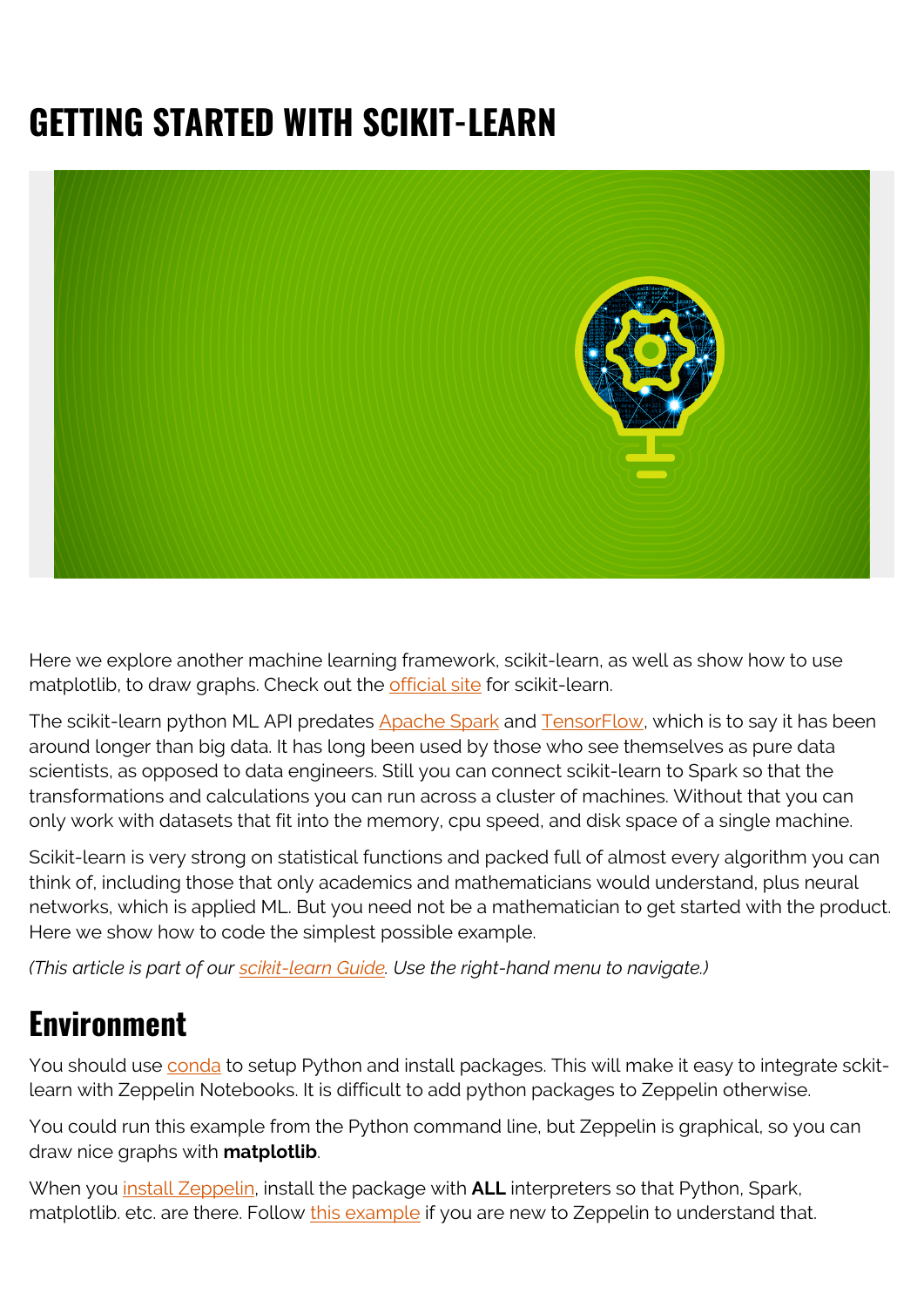Install Anaconda and then enter this command to install scikit-learn:

### conda install scikit-learn

Then in Zeppelin point your Python interpreter to the Anaconda Python like this:

| рубтов полог прентар пологами, пологания<br><b>Papilots</b><br>The integrate will be instantiated contain - its move - process. |                                                                          |
|---------------------------------------------------------------------------------------------------------------------------------|--------------------------------------------------------------------------|
| Comment in industry process.<br>Sell participates                                                                               |                                                                          |
| <b>Properties</b>                                                                                                               |                                                                          |
| <b>Northern</b>                                                                                                                 | week on                                                                  |
| parasolini irtas, y par horadilegas                                                                                             | Analytheral papellin (reportion 8.7 (s bits all food a spo(3) th 32 V of |
| provide into power output limit.                                                                                                | <b>POMPE</b>                                                             |
| <b>Joseph Allen</b>                                                                                                             | discutations or darking affect.                                          |
| Importing Africa machinaut                                                                                                      | <b>SOCK</b>                                                              |

### **Example**

We will do the simplest possible example, which is linear regression with 1 independent variable and 1 dependant variable. And we will set up our data so that the data is **perfectly correlated**, meaning the variance is 1. In other words, with LR the goal is to solve this equation for a straight line by finding the coefficient m and y intercept b.

#### $y = mx + b$

But our goal here is just to show how to use scikit-learn. So we will mock our data using  $y = 2x + 0 =$ 2x. (If you want a more realistic example you could use the standard normal distribution and draw a random noise factor from that and add that to y.)

The code from this example is stored [here](https://github.com/werowe/sckilearnLinearRegression) as a Zeppelin notebook. Below we show the code in sections. You can paste the sections into Zeppelin paragraphs in a Zeppelin notebook. Be sure to select the **python** interpreter when you create the notebook.

```
import matplotlib.pyplot as plt
from sklearn import linear model
import numpy as np
from sklearn.metrics import mean squared error, r2 score
```
First we instantiate the [LinearRegression](https://scikit-learn.org/stable/modules/generated/sklearn.linear_model.LinearRegression.html) model.

#### reg = linear\_model.LinearRegression()

Next we make an array. On the left are the independent variables 1,2,3. On the right are the dependant ones 2,4,6. As you can see each dependent variable y is equal to each dependant variable x times 2, i.e., y=2x.

Scikit-learn expects you to use a **numpy** array.

```
ar = np.array(,,], ,,]]
ar
```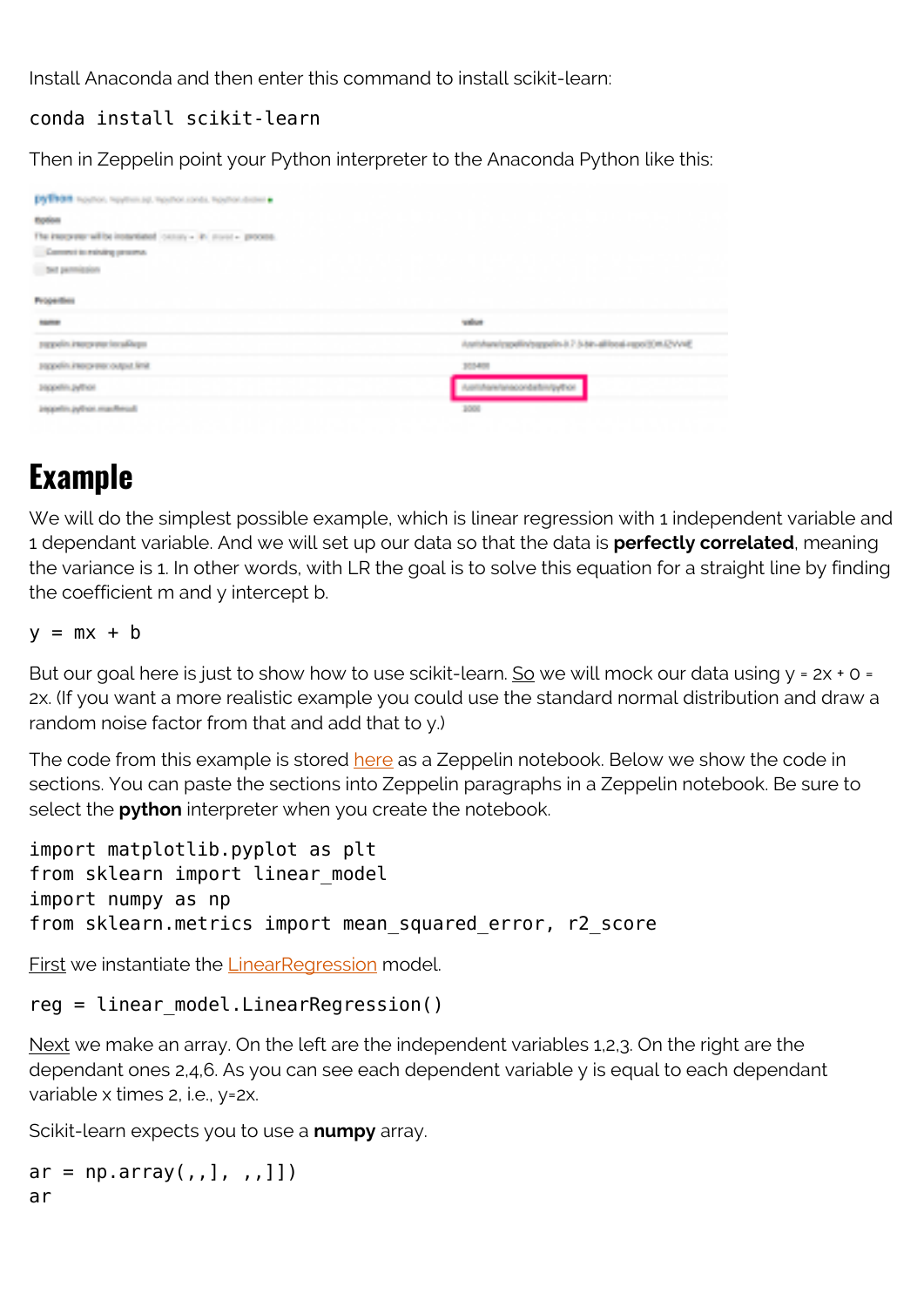Results. Printing out each result helps to visualize and understand it.

array(,

```
, where \mathbf{r} ],
, where \mathbf{r}, where \mathbf{r} ]])
```
Here we **slice** the array taking just the y variables. (Slicing and reshaping arrays is a complicated topic. You can read about that [here.](https://docs.scipy.org/doc/numpy-1.13.0/reference/arrays.indexing.html)) This array [shape,](https://docs.scipy.org/doc/numpy-1.14.0/reference/generated/numpy.ndarray.shape.html) ar.shape, is given in this tuple (2,3,1). This is an array 1 of 2 arrays. So we alternatives take the first  $1 \times 3$  array at the second position for y:

 $v = ar$ y

Results:

### array(,

, where  $\mathbf{r}$ ])

Then take the first one for x.

 $x = ar$ x

Results:

array(,

, where  $\mathbf{r}$ ])

Now we have the independent variables stored in a simple vector x and the dependant variables in y. In terms of machine learning we say we have 1 **feature** and 1 **label**.

Now we run **fit()** which uses the **least squares method** to find the line y=mx, by finding the **slope** m, which is the same as saying the **coefficient** m for the line y = mx.

reg.fit $(x,y)$ 

Now we can print the coefficient from the linear regression API.

```
print('Coefficients: \n', reg.coef)
```
Result is 2, which we would expect since we know the line is  $y = 2x$ .

```
Coefficients:
  ]
```
Now let's make test data the same way, 4,5,6 and then 2 times that for y:

 $xTest = np.array($ ,  $)$ xTest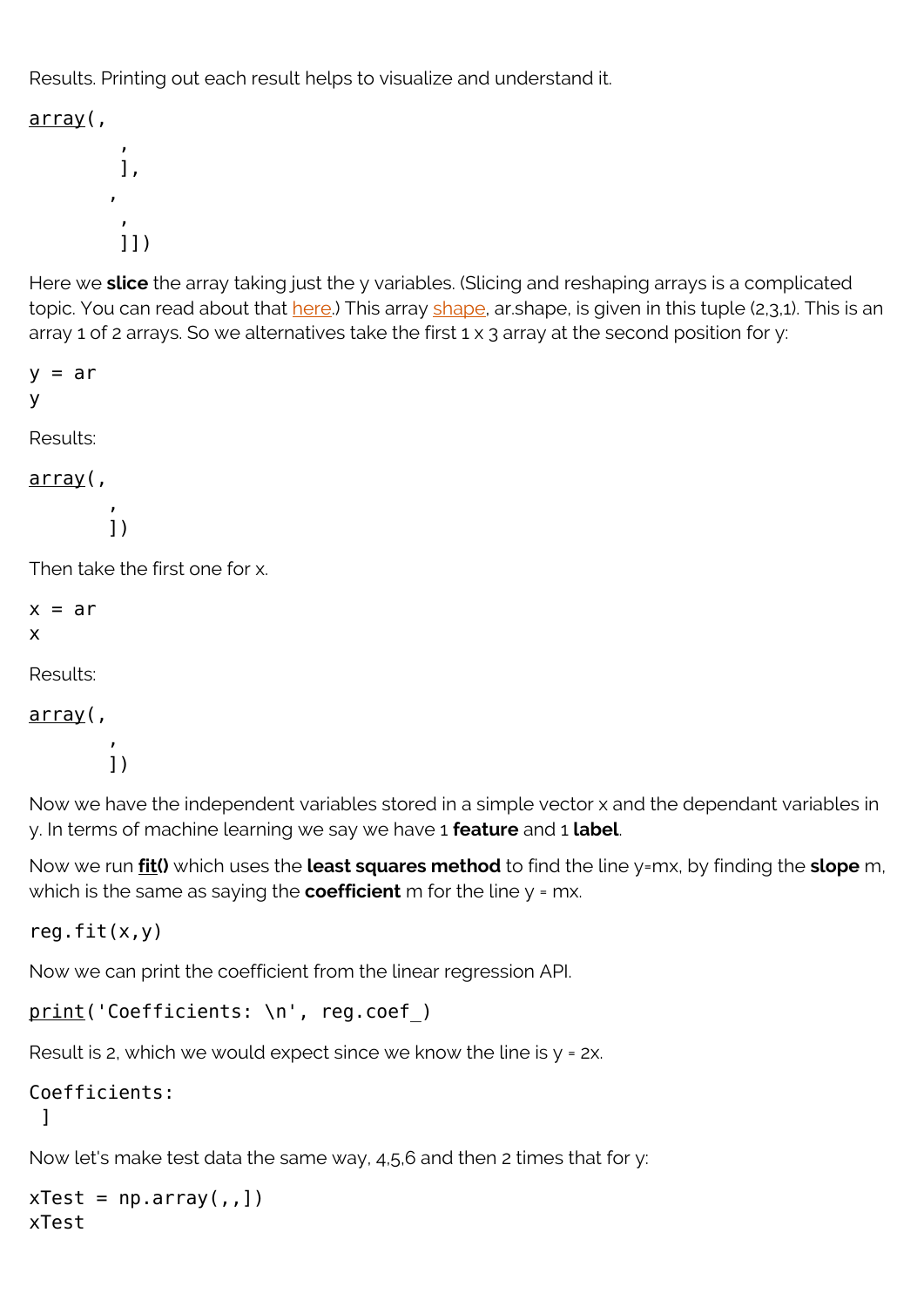Results:

array(,

, where  $\mathbf{r}$ ])

Now feed the x test values **xTest** into predict method. It will return an array of y prediction.

```
ytest = np.array(, , ])
```

```
preds = reg.predict(xTest)
preds
```
Results:

array(,

, where  $\mathbf{r}$ ])

Now look at the error, which is the difference between the observed values **(ytest)** and predicted **(preds)**. Of course, it is zero.

print("Mean squared error: %.2f" % mean squared error(ytest,preds))

Results:

```
Mean squared error: 0.00
```
And the variance is 1, since the data is **perfectly correlated**.

```
print("Variance score: %.2f" % r2 score(ytest,preds))
```
Results

Variance score: 1.00

Now we can plot is using matplotlib:

```
plt.scatter(xTest,preds, color='black')
plt.plot(xTest,preds,color='blue', linewidth=3)
```
plt.show()